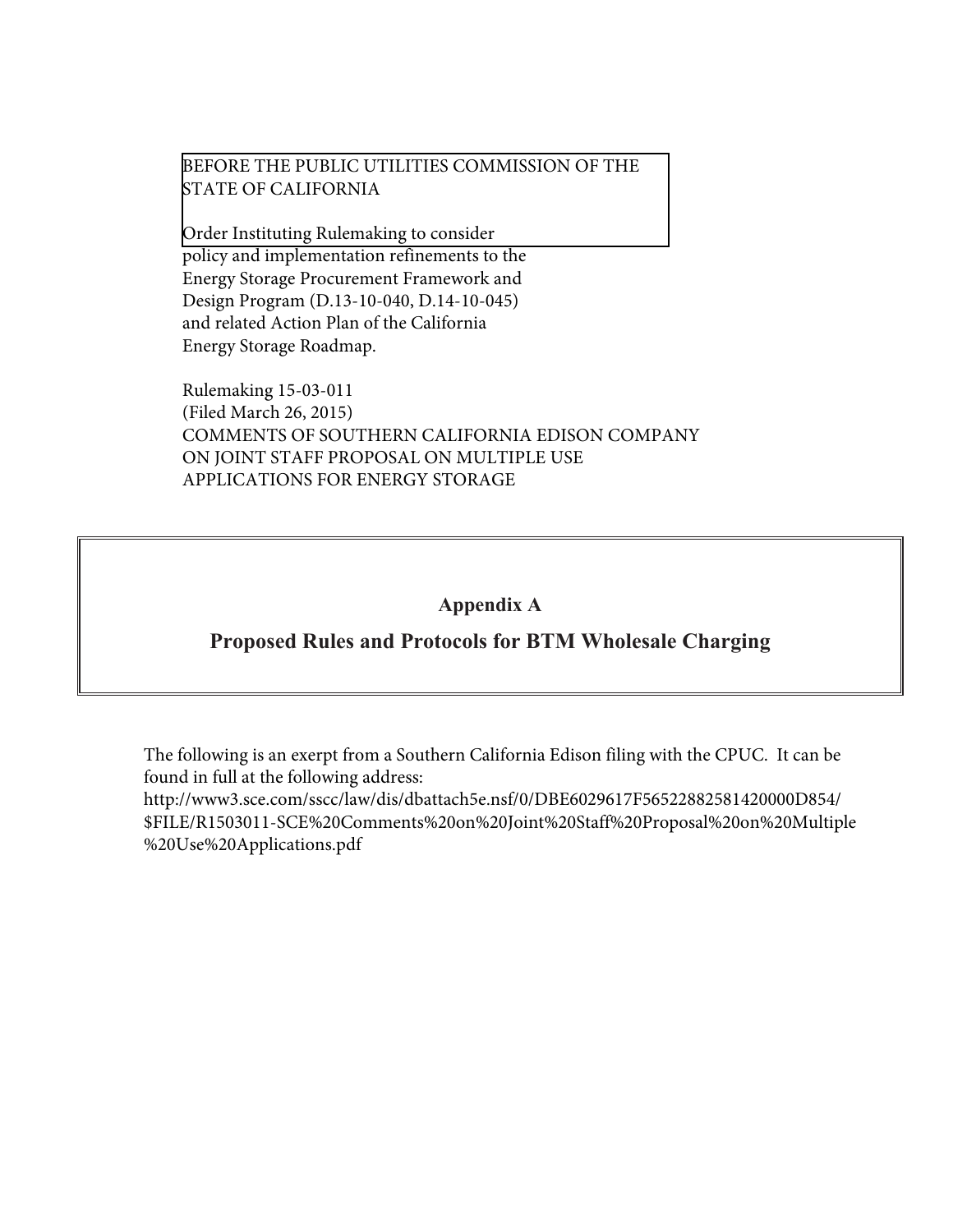# **Proposed Rules and Protocols for BTM Wholesale Charging**

### **Rules and General Principles**

### **Wholesale and Retail Charging must remain separate and distinct**

Customers may not use wholesale energy to serve retail load. Therefore, at all times, it must be clear whether the battery is performing a retail activity or wholesale activity, for both charging and discharging. If a battery charges as a wholesale load, the battery is then considered to be charged with wholesale energy, which may not be simply discharged to serve retail load without further adjustment to billing. Therefore, it is necessary for the IOU to calculate quantity (kWh) of wholesale energy stored in the battery. A retail adjustment will be made to credit the bill for the retail charges that occurred during wholesale charging. Finally, if the battery discharges wholesale energy to serve retail load, a retail bill adjustment must be made to add charges for the energy used at retail.

#### **Retroactive modifications to transactions are strictly prohibited**

If a battery charges at wholesale, a wholesale settlement with the CAISO is created for the interval of charging and the CAISO will presumably treat the load as a wholesale load for all relevant wholesale charges, including ancillary services. (The issue of distribution service, which is subject to different jurisdictions depending on whether load is wholesale or retail, is discussed below). Regardless of what happens to that energy in the future, that wholesale settlement remains unchanged: If the wholesale energy is later used to serve retail load, then additional retail energy will need to be added to the bill. However, the original wholesale settlement will not be "voided" or "unwound" or otherwise cancelled. Similarly, if the battery charges at retail and exports to the grid, the customer cannot create a wholesale settlement at the time of retail charging: this energy is retail energy and is ineligible for wholesale settlement. There is absolutely no opportunity for an after-the-fact true-up, in which past transactions are modified to accommodate actual activity.

This is consistent with the current functioning of the CAISO market: once a day-ahead award is issued, that settlement will occur regardless of what a generator does during the scheduled generation. If the generator does not generate, they do not void the original award: rather, the generator must buy the energy back at real time prices. Similarly, if a battery charges at wholesale, but does not provide this energy back to the grid, the battery does not get to void out the previous wholesale transaction. Instead, if the wholesale energy is used to serve retail load, the customer must buy the retail energy at current TOU rates. The mechanism is discussed in more detail in the protocols that follow.

The rationale for this is that the ability to change the status of a past transaction opens a huge gaming opportunity. If a customer could retroactively create or void wholesale settlements, then the customer could charge the battery and make an after-the-fact decision about whether the charging would be more favorable at wholesale or retail, given the wholesale prices in that interval and the discharge interval. The ability to void a previous wholesale settlement that turned out to be unfavorable and the ability to retroactively create a new wholesale settlement at favorable prices creates huge gaming and manipulation opportunities.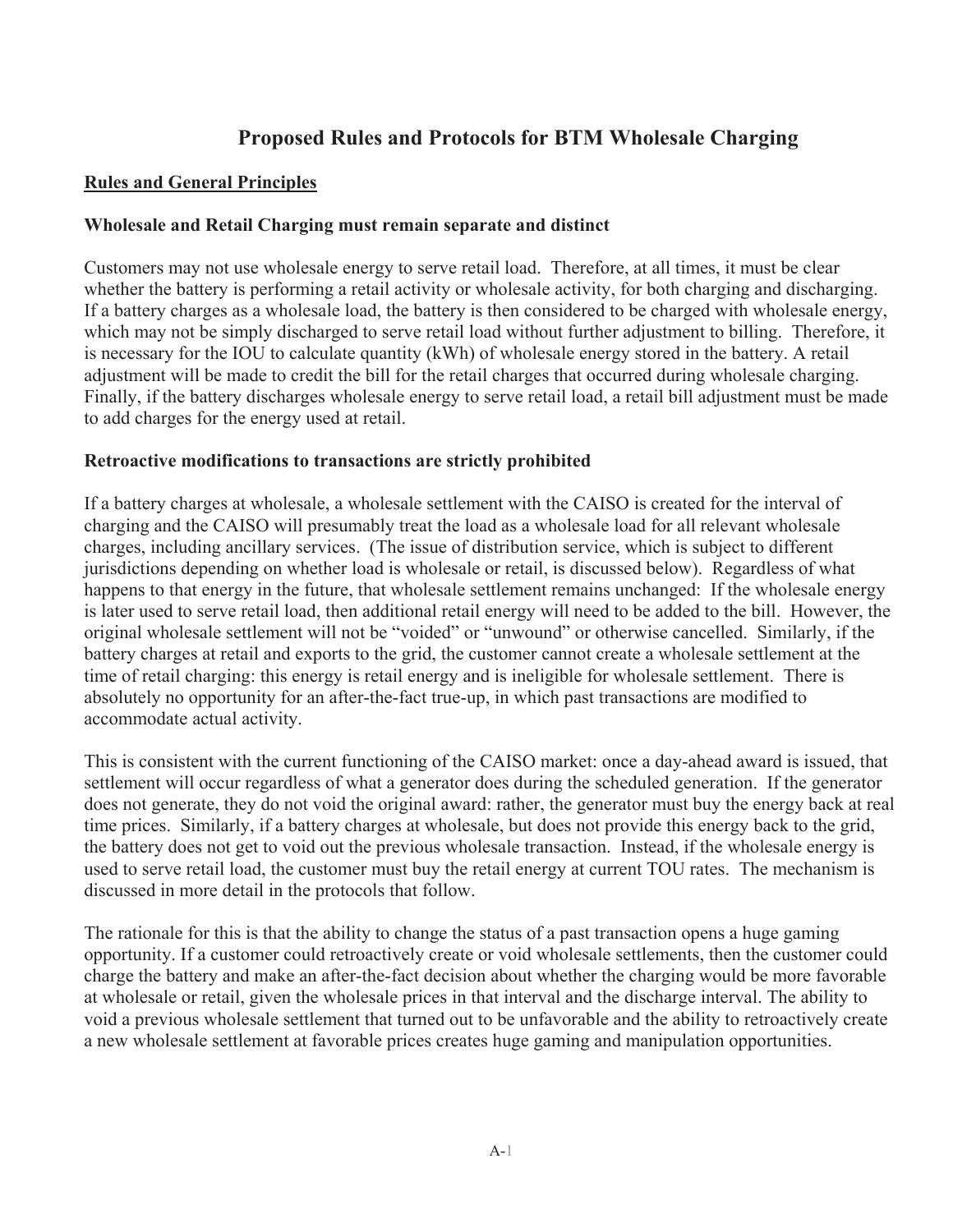### **Wholesale activity may only occur according to a CAISO schedule, which must be established in advance**

In order to prevent retroactive transactions, it must be clear in each interval whether the storage operation is considered wholesale or retail. Practically speaking, this means that the wholesale schedule must be established in advance. More specifically, this schedule must be a CAISO day-ahead schedule that is determined through bids and awards or through self-scheduling.

### **Distribution costs must be appropriately recovered under the appropriate FERC or CPUC tariff.**

Currently, distribution service for retail loads and wholesale loads are subject to CPUC and Federal Energy Regulatory Commission (FERC) jurisdiction (and tariffs) respectively. Thus, distribution costs are recovered differently from retail loads than from wholesale loads. Because a device engaged in charging may not be solely a retail or wholesale load, the distribution service to the device will need at some times to use *retail* distribution service and at other times *wholesale* distribution service. It is not clear how both FERC and the CPUC having jurisdiction over distribution service to the device depending on the nature of the load will be addressed. However, it is important that a BTM resource pay its fair share for use of the distribution grid and that any issues arising as a result of the dual jurisdiction be resolved through cooperation with FERC. The existing WDAT may require changes to address wholesale service to storage devices' loads.

Because the resource is participating directly in the wholesale market, a FERC-jurisdictional interconnection agreement will be required and distribution costs may be recovered through this vehicle. Wholesale distribution service from the device to the market will be subject to FERC jurisdiction and the WDAT.

## **Protocols**

### **Overview**

This section provides the required protocols necessary to enable behind the meter wholesale charging. The protocols implement the above rules and principles into specific requirements, accounting mechanisms, and bill adjustment procedures. These protocols are required to ensure the above principles are not violated.

The protocols assume that, as described above, a CAISO schedule is required for wholesale charging and discharging activity. Either the CAISO or the customer must provide the schedule to the IOU, and the IOU must be able to verify its accuracy. Furthermore, if the storage device is aggregated, the IOU must also be able to verify the specific instruction from the aggregator to the individual customer. For simplicity, the protocols that follow assume the storage device is participating directly in the market. (Virtually all CAISO activity involves the use of a Scheduling Coordinator, but to simplify the discussion, the customer is assumed to be the relevant Scheduling Coordinator.) However, additional or modified administrative steps may need to be added for resources participating via aggregation.

Additionally, CAISO will need to ensure that the wholesale load used to charge the storage device is not inadvertently also included in the load of the host utility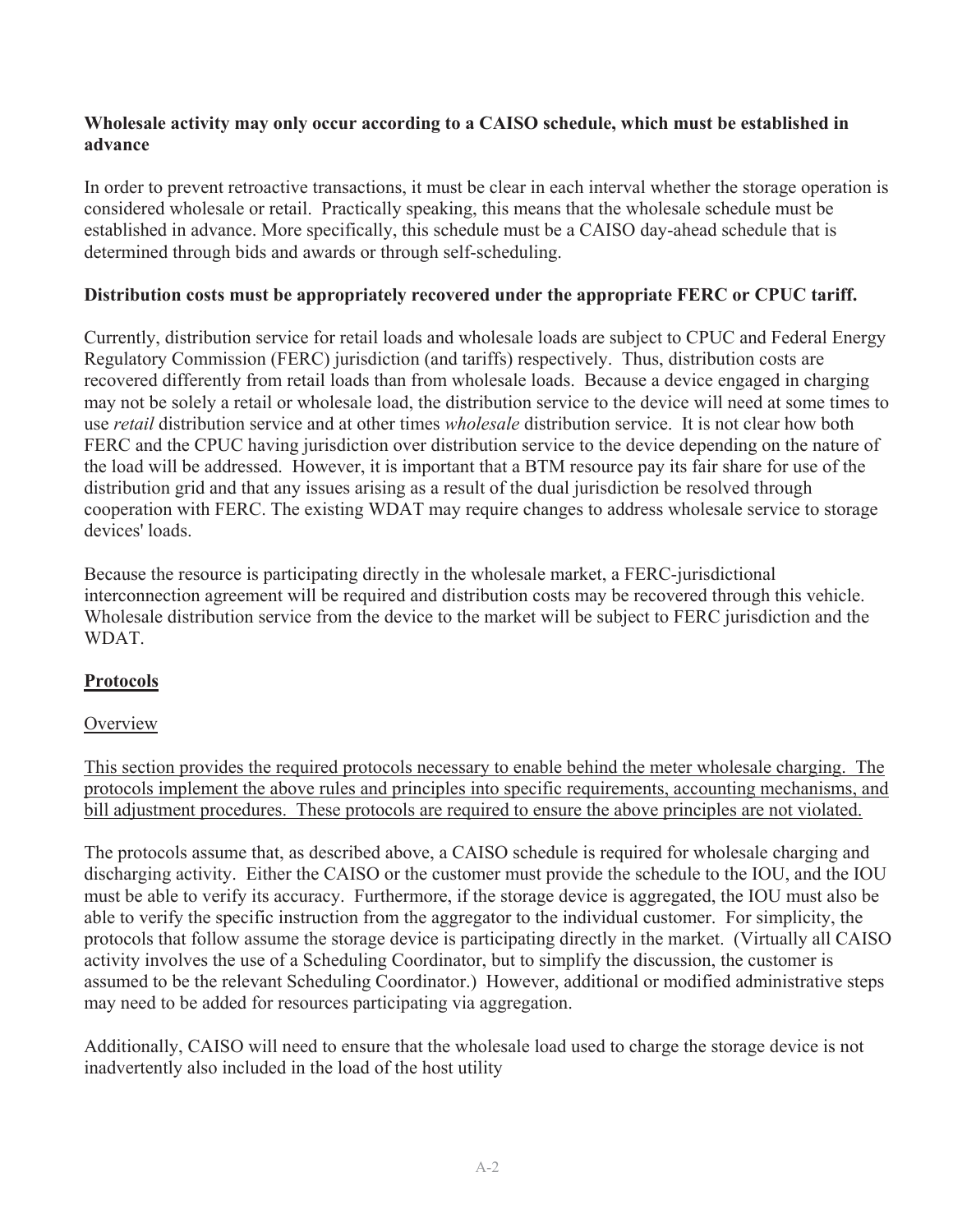Furthermore, the total scheduled charging must equal the total scheduled discharging over the course of day. (This is of course not exactly accurate, as ultimately, efficiency losses must be taken into account. For simplicity, these protocols ignore efficiency losses; (efficiency will ultimately need to be accounted for in the final version of the protocols.) The following protocols assume a customer has a schedule to charge at wholesale during one hour (the "charging interval") and discharge during a future interval (the discharge interval).

The "Standard Protocols" immediately below describe the basic procedures, accounting mechanisms, and bill adjustments that would occur assuming the storage device charges and discharges exactly as expected according to the CAISO schedule. The "Imbalance Protocols" that follow consider a number of alternative cases, including cases where the storage operation does not match the schedule, and cases where the CAISO schedule changes between the charging and discharging cycle. Each set of protocols is divided into protocols that are applied during the charging interval, and protocols that are applied during the discharge interval.

### Standard Protocols

The protocols in this section provide the basic accounting mechanisms and bill adjustments, assuming the battery operates according to the CAISO schedule.

## *Charging Interval*

CAISO Settlement

• During the charging interval, the customer will pay for the wholesale energy and all other load-based charges, via a settlement with CAISO, according to the day ahead award or schedule. Charging is measured at the battery sub-meter.

Retail Bill adjustment

- During the charging interval, the customer receives a retail bill credit for the <u>retail charges that</u> accrue during retail meter spin during the wholesale charging activity.
- As noted above in the Rules and Principles section, it may be appropriate to charge the customer for wholesale distribution service. This would be a FERC-jurisdictional rate.

### *Discharge Interval*

Note: Export to the grid is not required. However, if the wholesale energy is not exported to the grid, a retail bill adjustment will occur. Note that the wholesale payment (CAISO settlement) is *not* impacted by whether or not the energy is exported to the grid, because from a system perspective this does not matter. However, from a retail perspective, it does matter whether the energy was consumed on site, and so retail adjustments will vary based on grid export.

## CAISO Settlement

• During the charging interval, the customer will receive compensation for energy at a wholesale rate, via a settlement with CAISO according to the day-ahead award and schedule. Measurement for the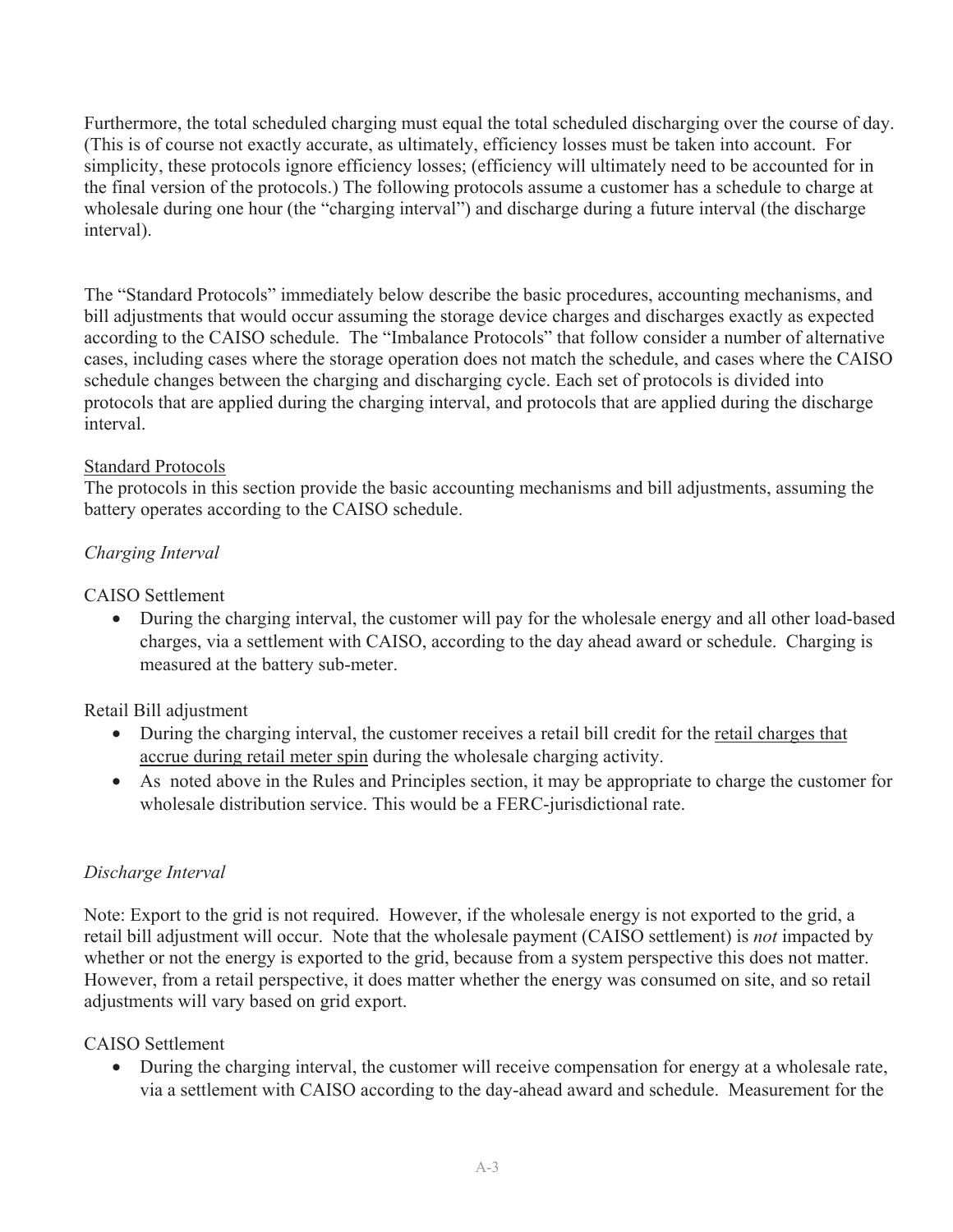wholesale settlement is based on the battery sub-meter. (This measurement also is important because of FERC's jurisdiction over sales into the CAISO energy markets by batteries and the quarterly reporting that will be required by batteries under relevant FERC regulations and the batteries' FERC-jurisdictional tariffs.)

Retail Bill adjustment

- During the discharge interval, if the entire quantity of wholesale energy is exported to the grid, there is no need for retail adjustment. For this to occur, the battery discharge must be equal to the sum of the wholesale discharge plus the retail load from customer facilities.
- **For any wholesale discharge energy consumed as retail load on the customer site, a retail bill adjustment takes place: the full retail charge, based on the current TOU rate, is added to the retail bill, equal to the volume of wholesale energy settled with CAISO that is actually consumed as retail energy on site.**
- Wholesale energy consumed on site is measured by taking the difference of the wholesale discharge settlement (measured at the battery sub-meter), and total energy exported to the grid (measured at main retail meter). If there is no grid export (i.e., battery discharge never exceeds customer load), then the entire volume of the wholesale charging has been consumed on site, and the retail adjust occurs accordingly.

## *Examples following Standard Protocols*

## *Example 1*

Assumptions

- Battery size: 1 MW, 4 MWh
- Customer load: 1MW in off peak periods, peaking at 7 MW during the middle of the day.
- Wholesale Schedule: Charge 1MW for 4 hours from HE1-HE4; Discharge 1MW for 4 hours from HE18-HE21. (Total wholesale activity of 4 MWh charge and 4 MWh discharge.)

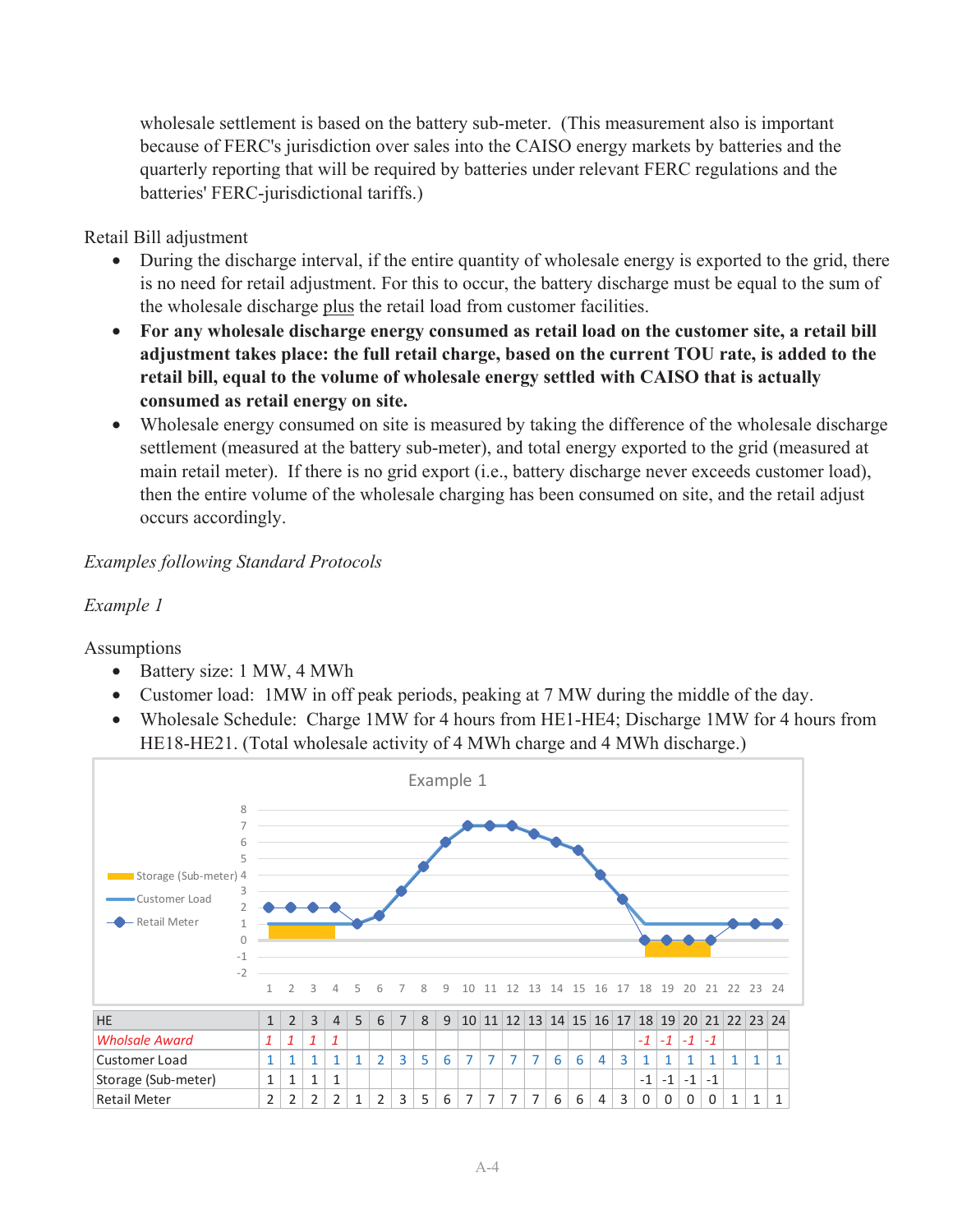Description

- The Customer has received a CAISO schedule for both charging and discharging. The schedule requires using the entire capacity of the battery to meet the CAISO award.
- During the charging period, the battery charges as expected.
	- o Measured at the sub-meter, the battery exactly follows the CAISO schedule, and so there is no imbalance with CAISO.
	- o A retail bill adjustment is performed for the wholesale charging: A credit is applied to the bill equal to the retail charge for 1 MWh at the appropriate TOU rate for each of the 4 hours of charging.
	- o As discussed above, a wholesale distribution service charge may be added.
- During the discharging period, the battery discharges as expected.
	- o Measured at the sub-meter, the battery exactly follows the CAISO schedule, so there is no imbalance with CAISO.
	- o In this case, no energy was exported to the grid; therefore all of the wholesale energy was all used on-site. A retail adjustment is therefore necessary. Thus, a charge is added to the bill equal to the full retail charge for 1 MWh at the appropriate TOU rate for each of the 4 hours of charging.

## *Example 2*

Assumptions

- Battery: 2MW, 8 MWh (double the size of Example 1)
- Customer load: 1 MW in off peak periods, peaking at 7 during the middle of the day (same as Example 1)
- Wholesale Schedule: Charge 1MW for 4 hours from HE1-HE4; Discharge 1MW for 4 hours from HE18-HE21. Total wholesale activity of 4 MWh charge and 4 MWh discharge. (same as Example 1)

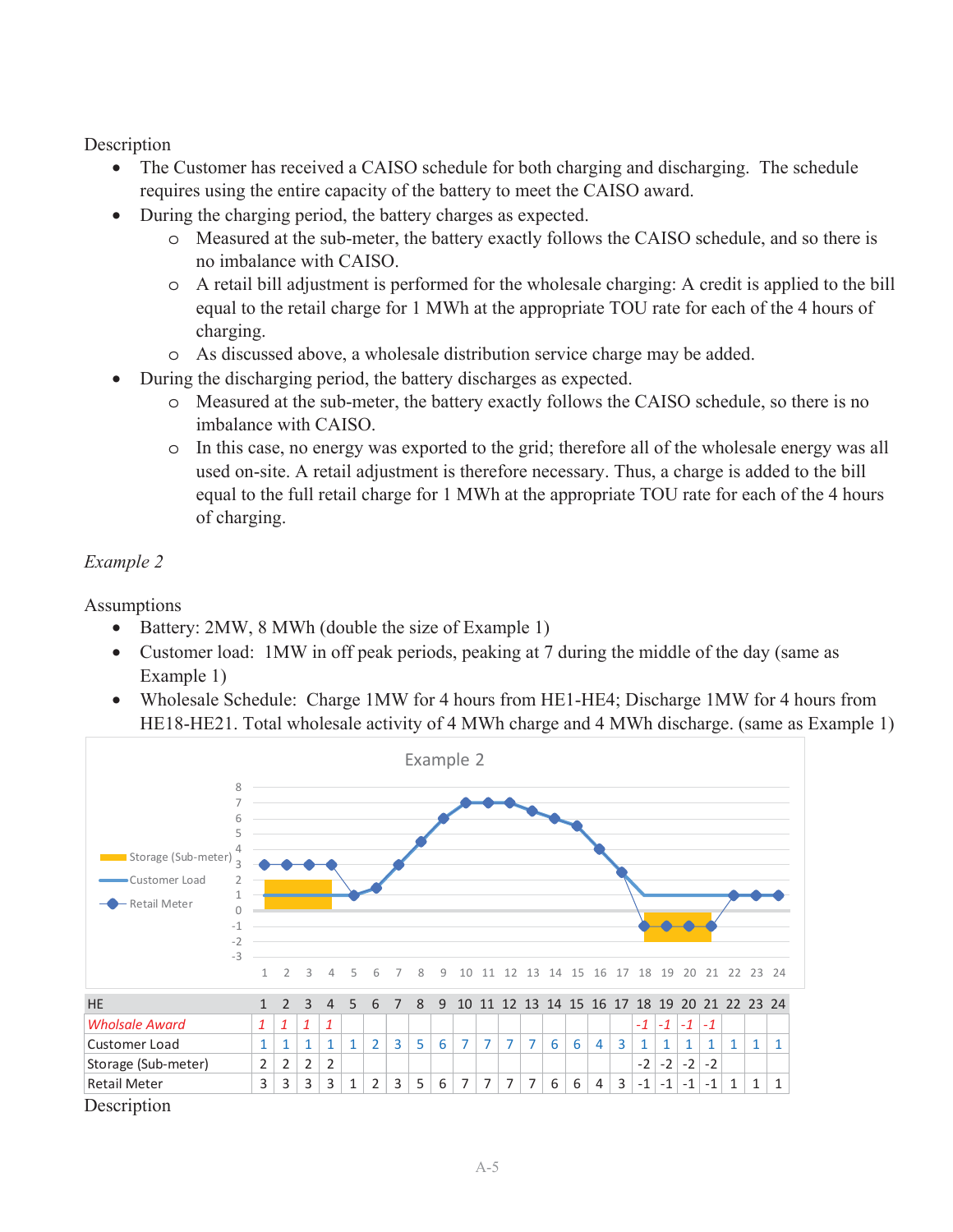- This example is similar to example 1, except the battery is larger. Because the CAISO schedule is the same, the wholesale settlements are the same. The battery does not receive any additional wholesale compensation because its operation exceeded the wholesale schedule. However, the increased discharge will impact the retail bill, for a different outcome than Example 1.
- During the charging period, the battery charges double the CAISO schedule. This is not a problem; the excess charging is simply retail activity.
	- o Measured at the sub-meter, the battery has sufficiently charged to meet the CAISO schedule, and so there is no imbalance with CAISO. The extra 1MWh in each hour is considered retail. The customer settles with CAISO according to its day-ahead award or schedule. (Same wholesale outcome as Example 1.)
	- o A retail bill adjustment is performed for the wholesale charging: A credit is applied to the bill equal to the retail charge for 1 MWh at the appropriate TOU rate for each of the 4 hours of charging. As noted above, a wholesale distribution service charge may be added. (Same adjustment as Example 1.)
- During the discharging period, the battery discharges double the CAISO schedule.
	- o Measured at the sub-meter, the battery has met or exceeded CAISO schedule, so there is no imbalance with CAISO. The battery does not receive additional wholesale payments for the extra 1MWh in each hour; the battery simply is compensated according to its day ahead award or schedule. (Same wholesale outcome as Example 1.)
	- o In this case, 1MWh was exported to the grid in each hour; therefore none of the wholesale energy was used on-site. Thus, there is no retail adjustment to add energy back to the retail bill (This is different than Example 1.)

## Imbalance Protocols

These protocols account for when the storage device deviates from the CAISO schedule, or when the CAISO discharge schedule is modified after wholesale charging occurs.

## *Charging Interval Imbalance.*

- **Case 1: Charging is greater than CAISO schedule.** 
	- o This is technically not an imbalance and was detailed in Example 2 above. The wholesale energy is limited to the scheduled quantity. All Standard Protocols apply for the scheduled quantity. Additional charging is retail charging with no special treatment required
- **Case 2: Charging is less than CAISO schedule.** 
	- o The wholesale charging settlement is handled as any other wholesale deviation from schedule.
	- o The retail adjustments occur according to the Standard Protocols, but they are limited to the actual wholesale charging.
	- o This charging imbalance will impact the discharge interval: For the discharge interval, *wholesale discharging is capped at the measured wholesale charging*. Regardless of what the battery actually discharges during the discharge interval, the maximum wholesale discharge is limited to the measured wholesale charging energy.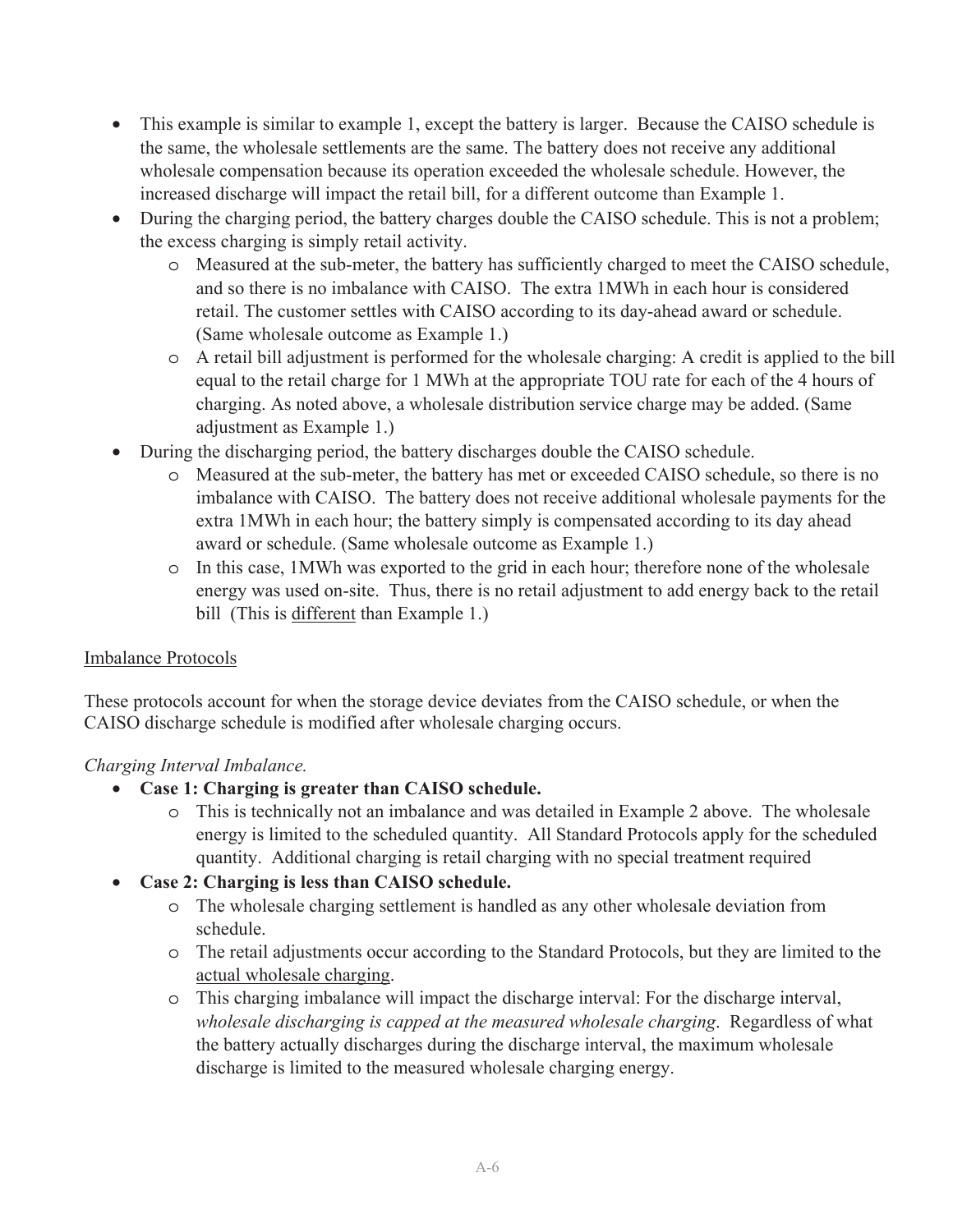## *Discharge Interval Imbalance*

- **Case 3: Discharging is greater than CAISO schedule.** 
	- o This is technically not an imbalance and was detailed in Example 2 above. Measured wholesale discharge, for both CAISO settlement and retail purposes, is limited to the actual CAISO schedule.
	- o Any additional discharge energy is considered retail energy, and no additional process is required.
- **Case 4: Discharging follows the schedule, but is greater than measured wholesale charging.** 
	- o This is the situation on the discharge interval that occurs when Case 2 occurs during the charge cycle.
	- o As discussed in Case 2, measured wholesale discharge, for both CAISO settlement and retail purposes, is limited to the actual CAISO schedule.
	- o The Standard Protocols will apply up to the new maximum wholesale discharge. Any additional discharge energy is considered retail energy, and no additional process is required.
- **Case 5: CAISO discharge schedule increases after wholesale charging is already complete.** 
	- o CAISO rules should not allow this scenario, but if this is allowed to occur, the protocol is actually the same as in Case 4: measured wholesale discharge, for both CAISO settlement and retail purposes, is limited to the actual wholesale charging energy.
	- o The Standard Protocols apply up to this maximum. Any additional discharge energy is considered retail energy, and no additional process is required
- **Case 6: Actual wholesale discharge is less than measured wholesale charging energy** 
	- o In this scenario, following the period of the scheduled wholesale discharge, the battery contains *excess wholesale energy* that has not been used. This occurs if the battery did not fully discharge as expected. [This could also occur as a result of the discharge schedule being reduced after charging has occurred, which is Case 7 below.]
	- o It is assumed that this energy will eventually be discharged to serve retail load. Therefore, the retail adjustments described in the Standard Protocols apply to the entire quantity of wholesale energy. (i.e., a full retail charges are added to the bill at the TOU rate that applies during the wholesale discharge interval.)

[An alternative protocol is to state that the battery may not be discharged until the next wholesale discharge interval, but this requirement unduly limits battery operation and would be challenging to enforce without direct control of battery operations.]

- **Case 7: CAISO schedule is reduced after charging has occurred, such that the new discharge schedule is less than actual wholesale charging energy.** 
	- o [Note: this case assumes the schedule reduction creates a situation such that the scheduled discharge is less than the charging that already took place. If the wholesale charging had also been reduced, then this case may not apply.]
	- o For wholesale settlement purposes, measured wholesale discharge is limited to the CAISO schedule.
	- o The upshot is that, because wholesale discharge is limited to the CAISO schedule, there will be excess wholesale energy, and so the situation is actually similar to case 6: For retail adjustment, any "excess" wholesale energy is considered to be used for retail purposes.